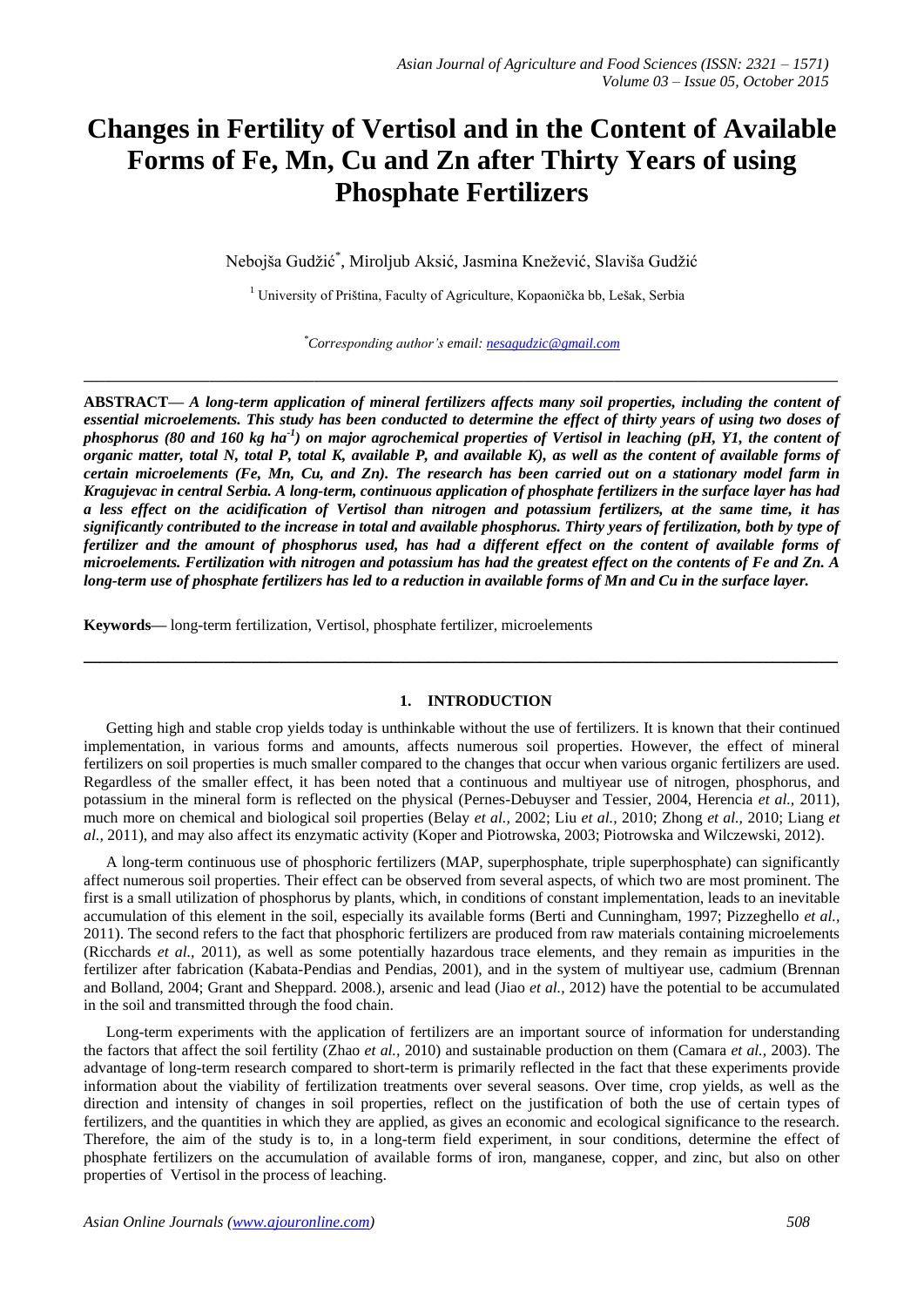# **2. MATERIALS AND METHODS**

#### **2.1. Experimental sites**

The research has been carried out on a stationary model farm of Small Grains Research Center in Kragujevac, 44°00′51′′ and 20°54′42′′. Since 1984, the examination of the effect of long-term application of phosphorous mineral fertilizers on the properties of Vertisol soil has been performed.

## **2.2. Agrochemical soil characteristics**

The soil on which the research has been carried out was characterized by leaching processes. The main characteristics of Vertisol before the beginning of the experiment are shown in Table 1.

**Table 1.** Agrochemical characteristics of Vertisol before the beginning of the experiment

| pH     |      |                 |      | Total        | Total |      | Available |     | Available microelements |    |  |  |
|--------|------|-----------------|------|--------------|-------|------|-----------|-----|-------------------------|----|--|--|
|        |      |                 | OМ   | <b>NT</b>    |       | T7   |           |     | Fe                      | Mn |  |  |
| $H_2C$ | KCl  | cm <sup>-</sup> |      |              | mg kg |      |           | шч  |                         |    |  |  |
| 5.90   | 4.60 | 20              | 2.69 | $70^{\circ}$ | 977.4 | 5000 | 26.0      | 180 |                         |    |  |  |

The basic properties of Vertisol in the surface layer, before the beginning of the experiment, are an expressed sour reaction, a low content of available phosphorus, a mean content of organic matter and available potassium.

# **2.3. Experimental design**

During the experiment, two doses of phosphorus were continuously applied, a lower one, where phosphorus was entered every year in the amount of 80 kg P ha<sup>-1</sup> (P1 variant) and higher of 160 kg P ha<sup>-1</sup> (P2 variant). Both doses of phosphorus were combined with a constant amount of nitrogen (120 kg N ha<sup>-1</sup>) in NP1 and NP2 variants and a constant amount of nitrogen (120 kg N ha<sup>-1</sup>) and potassium (80 kg K ha<sup>-1</sup>) in NP1K and NP2K variants. Nitrogen and potassium were applied independently in a special variant (NK variant). Fertilization treatments were compared with the control variant, i.e. with the variant where fertilizers were not applied (O).

The total amounts of phosphorus and an appropriate part of nitrogen were entered by the application of MAP fertilizers (NH<sub>4</sub>H<sub>2</sub>PO<sub>4</sub>). The remainder of the provided amount of nitrogen was supplemented by applying Urea fertilizers  $(CO(NH<sub>2</sub>)<sub>2</sub>)$ . An appropriate amount of potassium chloride (KCl) was used for potassium intake.

The experiment was performed as a random complete block design (RCBD) in four replications. The average (composite) soil samples were collected in the layer from  $0 - 20$  cm, and they were formed of five sub-samples for each treatment. By mixing the sub-samples, so-called average or composite sample was singled out, which was chemically analyzed after a proper preparation. Soil samples were taken in the fall of 2013 (after the corn harvest).

## **2.4. Soil laboratory analysis**

The soil pH was determined by the pH meter with a glass electrode in a 1:2.5 suspension with water and 1 M KCl. The hydrolytic acidity, i.e. Y1, was determined by Kappen's method by treating a soil sample with  $(CH_3COO)_{2}$ Ca, and then a neutralization of excess acid with 0.1 M NaOH was carried out. Accessible phosphorus and potassium were determined by Al method, where ammonium lactate ( $pH = 3.7$ ) was used as the extractant. After the extraction, potassium was determined by flame emission spectrometry, and phosphorus by spectrophotometry after developing color with  $NH<sub>4</sub>MoO<sub>4</sub>$  and  $SnCl<sub>2</sub>$ ). Total phosphorus was determined spectrophotometrically at the wavelength of 400-490 nm after a digestion with HClO<sub>4</sub> and a treatment with ammonium paramolybdate-vanadate reagent, and total potassium was determined photometrically after the destruction of the sample with a mixture of HF and  $H_2SO_4$ . The content of available forms of soil microelements (Fe, Mn, Cu and Zn) was determined by atomic absorption spectrophotometry with Carl Zeiss Jena apparatus – AAS-1, Analityk Jena, Jena, Germany. The content of available Fe was determined after the extraction in a solution of 1M CH<sub>3</sub>COONH<sub>4</sub> (pH=7). For determining the content of available Mn, 0.1M H<sub>2</sub>SO<sub>4</sub> was used as an extraction agent, and Zn 0.1 M HCl was used for available Cu.

## **2.5. Statistical analyses**

Statistical analyses were performed on SPSS software, variant 16. The effects of the treatment on all variants were tested by ANOVA. Statistical differences between the treatments were determined by using the t-test (95 and 99%) by Pearson for Fisher's LSD. The significance of correlations between them was analyzed through Pearson correlation matrices (SPSS, 2007).

# **3. RESULTS AND DISCUSSION**

The long-term continuous application of mineral fertilizers has contributed to an additional acidification of Vertisol (Table 2), and the reason should be sought in the fact that it is the fertilizer application zone, thereby the zone of their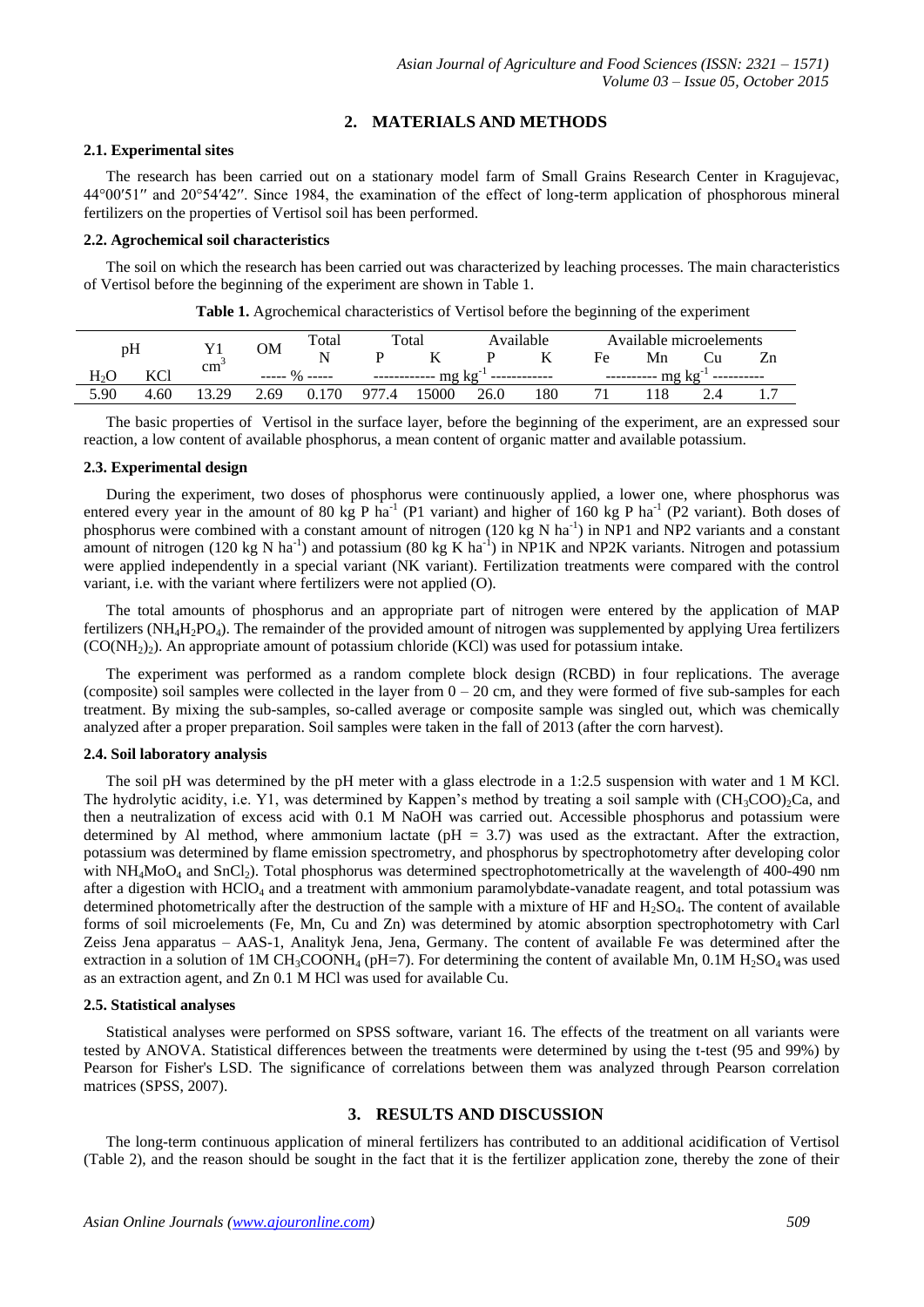direct effect. On that occasion, it was established that, in the layer from  $0 - 20$  cm, the differences between active, substitution, and hydrolytic acidity between the control and fertilization variants were highly significant ( $p > 0.01$ ).

| Variants   | pH     |            | Y1            | <b>OM</b>    | total N | total P  | total K | avail P | avail K |
|------------|--------|------------|---------------|--------------|---------|----------|---------|---------|---------|
|            | $H_2O$ | <b>KCl</b> | $\text{cm}^3$ | $--- 96 ---$ |         | $mg\ kg$ |         |         |         |
| $\Omega$   | 5.58   | 4.18       | 14.10         | 2.70         | 0.157   | 924      | 13200   | 18.9    | 188.0   |
| NK         | 5.30   | 4.02       | 17.80         | 2.15         | 0.125   | 967      | 16500   | 20.2    | 258.3   |
| NP1        | 5.36   | 4.10       | 16.98         | 2.38         | 0.138   | 1202     | 14100   | 104.4   | 168.9   |
| NP2        | 5.40   | 4.12       | 16.37         | 2.40         | 0.140   | 1381     | 14000   | 115.5   | 154.8   |
| NP1K       | 5.42   | 4.10       | 16.43         | 2.36         | 0.137   | 1283     | 15000   | 125.5   | 288.3   |
| NP2K       | 5.52   | 4.13       | 16.18         | 2.48         | 0.144   | 1605     | 16000   | 168.2   | 255.5   |
|            |        |            |               |              |         |          |         |         |         |
| $Lsd$ 0.05 | 0.066  | 0.069      | 0.174         | 0.135        | 0.008   | 86.6     | 530.3   | 4.37    | 4.08    |
| $Lsd$ 0.01 | 0.091  | 0.094      | 0.238         | 0.184        | 0.011   | 118.6    | 726.5   | 5.99    | 5.58    |
|            |        |            |               |              |         |          |         |         |         |

**Table 2.** Agrochemical properties of Vertisol after 30 years of fertilizing with phosphorus

The contribution to acidification of used fertilizers was not the same. The highest acidification was caused by nitrogen and potassium fertilizers, i.e. NK variant. This implies that a long-term use of only nitrogen and potassium fertilizers significantly increases the acidity of soil, rather than when the same fertilizers are used with phosphorous ones. This trend has been expected because soil acidification by long-term application of nitrogen fertilizers is well-known and confirmed by numerous experiments (Barak *et al.,* 1997; Bolan *et al.,* 1991; Khonje *et al.,* 1989; Zhao *et al.,* 2010). However, multiyear, continuous use of fertilizers that, in addition to N, contain phosphorus, such as MAP, frequently result in an increased acidification (Magdoff *et al.,* 1997; Belay *et al.,* 2002; Saleque *et al.,* 2004).

In all variants of fertilization, the content of organic matter and total nitrogen in the surface layer was significantly reduced compared to the control variant  $(p < 0.01)$ . Although the importance of long-term fertilization with nitrogen to maintain or increase the organic matter content (Bundy *et al.,* 2011), total (Tong *et al.,* 2009) or nitrate nitrogen (Zhang, 2012) is often emphasized, in this research, the nitrogen from fertilizers has not had a positive effect on their contents.

As for the contents of phosphorus and potassium in Vertisol, it has been found that the fertilizers containing this element directly affect their concentration in relation to the initial level from 1984. Thus, after 30 years, in all the variants where P fertilizers were applied, the contents of total and available phosphorus increased. The differences in relation to the control and NK variants were statistically highly significant  $(p < 0.01)$  and in proportion with the rates of applied fertilizers, and the long-term application of fertilizers has strongly contributed to the accumulation of available forms in the area of intake (Maroko *et al.,* 1999; Otto and Kilian, 2001; Cakmak *et al.,* 2010; Selles *et al.,* 2011). It has also been noted that, in this layer, the same rates of phosphorus from NPK variants had a significantly greater contribution to the accumulation of this element in relation to the NP variant.

Thirty years of fertilization, both by type of fertilizer and the amount of phosphorus used, has had a different effect on the content of available forms of microelements in Vertisol (Table 3).

|             |              |               | Zn            |  |  |  |  |  |  |
|-------------|--------------|---------------|---------------|--|--|--|--|--|--|
|             |              |               |               |  |  |  |  |  |  |
|             |              |               |               |  |  |  |  |  |  |
| $88 \pm 20$ | $134 \pm 18$ | $2.9 \pm 0.7$ | $1.4 \pm 0.5$ |  |  |  |  |  |  |
| $94 \pm 15$ | $125 \pm 20$ | $2.5 \pm 0.5$ | $0.8 \pm 0.4$ |  |  |  |  |  |  |
| $81 \pm 15$ | $105 \pm 18$ | $2.6 \pm 0.9$ | $1.3 \pm 0.3$ |  |  |  |  |  |  |
| $88 \pm 24$ | $110 \pm 25$ | $2.0 \pm 0.4$ | $1.2 \pm 0.3$ |  |  |  |  |  |  |
| $93 \pm 32$ | $121 \pm 19$ | $2.8 \pm 1.1$ | $1.6 \pm 0.2$ |  |  |  |  |  |  |
| $84 \pm 19$ | $118 \pm 30$ | $2.4 \pm 0.5$ | $1.5 \pm 0.7$ |  |  |  |  |  |  |
|             |              |               |               |  |  |  |  |  |  |
| 14.77       | 14.90        | 0.496         | 0.300         |  |  |  |  |  |  |
| 20.23       | 20.41        | 0.678         | 0.412         |  |  |  |  |  |  |
|             | Fe           | Mn            | Cu<br>-mg kgʻ |  |  |  |  |  |  |

**Table 3.** The content of available microelements in Vertisol after 30 years of fertilization

Fertilization with nitrogen and potassium has had the greatest effect on the contents of Fe and Zn (NK variant). Namely, in this variant, the highest content of Fe and the lowest content of Zn have been found. At the same time, the effect of phosphate fertilizers on Fe content in Vertisol is not entirely clear. The effect of this fertilizer on the contents of Mn and Cu is much clearer. Namely, a long-term intake of phosphate fertilizers has led to a reduction in available forms of both elements in the surface layer compared to the control variant. Thus, it can be noted clearly that the lowest content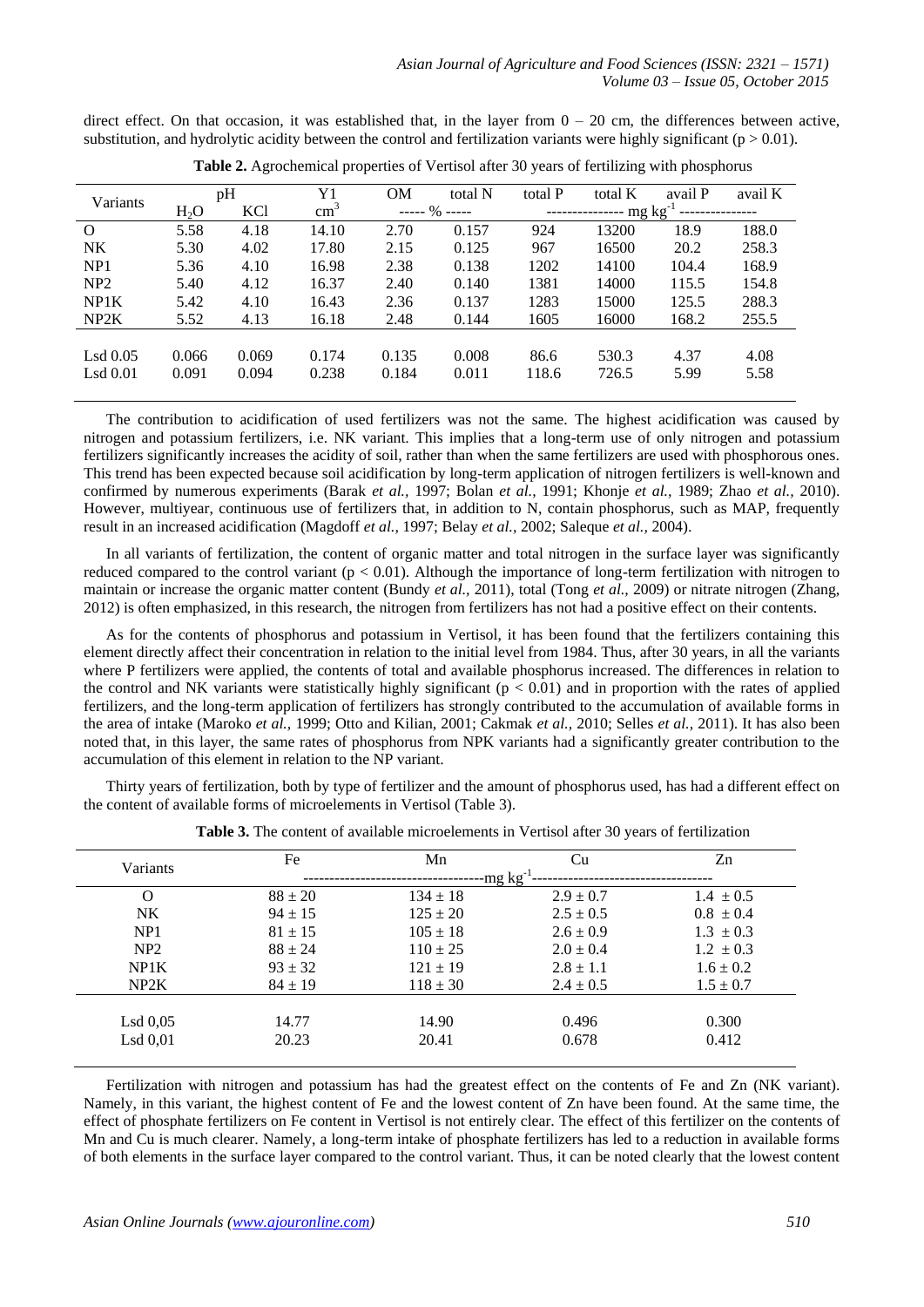of Mn has been found in the variants where only nitric and phosphoric fertilizers (NP1 and NP2) were applied, with no clear effect of the quantity of phosphorus.

On the other hand, the amounts of applied phosphorus influenced the reduction of Cu, so the lowest content of this element was noted in the variants where the largest amount of phosphorus had continuously been applied for thirty years - 160 kg P ha<sup>-1</sup> (NP2 and NP2K variants). Concentrations of any of microelements did not show any significant dependence on agrochemical properties of Vertisol (Table 4).

|           | pH KCl  | Y1      | <b>OM</b> | P tot   | P avail | K avail | Fe      | Mn   | Cu   |
|-----------|---------|---------|-----------|---------|---------|---------|---------|------|------|
| pH KCl    |         |         |           |         |         |         |         |      |      |
| Y1        | $-.702$ |         |           |         |         |         |         |      |      |
| <b>OM</b> | .654    | $-.858$ |           |         |         |         |         |      |      |
| P tot     | .158    | .152    | .035      |         |         |         |         |      |      |
| P avail   | .129    | .274    | .013      | .948    |         |         |         |      |      |
| K avail   | $-.334$ | .466    | $-.319$   | .114    | .146    |         |         |      |      |
| Fe        | .452    | .173    | $-.418$   | $-.406$ | $-.433$ | .567    |         |      |      |
| Mn        | $-.336$ | .369    | $-.377$   | $-.467$ | $-.517$ | .557    | $-.566$ |      |      |
| Cu        | 214     | .459    | $-.451$   | $-.643$ | $-.598$ | .050    | .184    | .550 |      |
| Zn        | .528    | $-.546$ | .130      | .535    | .429    | $-.377$ | .324    | .014 | .009 |

|  | Table 4. Pearson coefficients |
|--|-------------------------------|
|--|-------------------------------|

Experiences regarding the impact of fertilizers on the content of available forms of microelements, among others Fe, Mn, Cu and Zn, in soil are different. Mainly, they come down to the denial of a greater role of mineral fertilizers in the change of their concentration (Rutkowska *et al.,* 2009) with an emphasis on a greater importance of long-term application of organic fertilizers compared to mineral ones (Li *et al.,* 2010; Richards *et al.,* 2011). On the other hand, there are opinions that the content of microelements can be affected, in addition to organic fertilizers, also by mineral fertilizers (Thakur *et al.,* 2011), especially phosphoric ones (Molina *et al.,* 2009), and that they contain heavy metals (As, Cd, Cr), as well as numerous micronutrients, especially Zn, so the intake of P fertilizers can result in an increase in its concentration, which has exactly happened to NP1K and NP2K variants.

### **4. CONCLUSION**

The thirty-year use of mineral fertilizers has caused an additional acidification of Vertisol, and then a reduction of the content of organic matter and total nitrogen. Phosphoric fertilizers, regardless of the amount entered, have had a smaller effect on acidification. The concentrations of total and available phosphorus and potassium have increased in all cases where fertilizers containing these two elements were used, and they have been proportional to the doses applied.

The content of available forms of Fe, Mn, Cu, and Zn, after thirty years, depended on the fertilizer type and the amount of phosphorus entered. NK fertilizers have significantly influenced the contents of Fe and Zn, and phosphoric fertilizers have significantly influenced the contents of Mn and Cu. At the same time, Cu has reacted the most to the amount of phosphorus entered, in such a way that the content of its available forms has been decreasing with a dose increase of phosphorus applied, which should be taken into account, so that, over time, its low concentrations would not become a limiting factor of a high and stable production.

### **5. REFERENCES**

- 1. Barak P, Jobe BO, Krueger RA, Peterson LA, Laird DA. 1997. Effects of long-term soil acidification due to nitrogen fertilizer inputs in Wisconsin". Plant and Soil, **197(1):** 61-69.
- 2. [Belay](http://link.springer.com/search?facet-author=%22A.+Belay%22) A, [Claassens](http://link.springer.com/search?facet-author=%22A.+Claassens%22) A, [Wehner](http://link.springer.com/search?facet-author=%22F.+Wehner%22) F. 2002. Effect of direct nitrogen and potassium and residual phosphorus fertilizers on soil chemical properties, microbial components and maize yield under long-term crop rotation. Biology and Fertility of Soils, **35(6):** 420-427.
- 3. Berti WR, Cunningham SD. 1997. In-place inactivation of Pb in contaminated soils. Environ. Sci. Technol. **31:** 2673-2678.
- 4. Bolan NS, Hedley MJ, White RE. 1991. Processes of soil acidification during nitrogen cycling with emphasis on legume based pastures. Plant and Soil, **134(1):** 53-63.
- 5. Brennan RF, Bolland MDA. 2004. Wheat and canola response to concentration of phosphorus and cadmium in a sandy soil". Australlian Journal of Experimental Agriculture, **44(10):** 1025-1029.
- 6. Bundy LG, Andraski TW, Ruark MD, Peterson AE. 2011. Long-Term Continuous Corn and Nitrogen Fertilizer Effects on Productivity and Soil Properties. Agronomy Journal **103(5):** 1346-1351.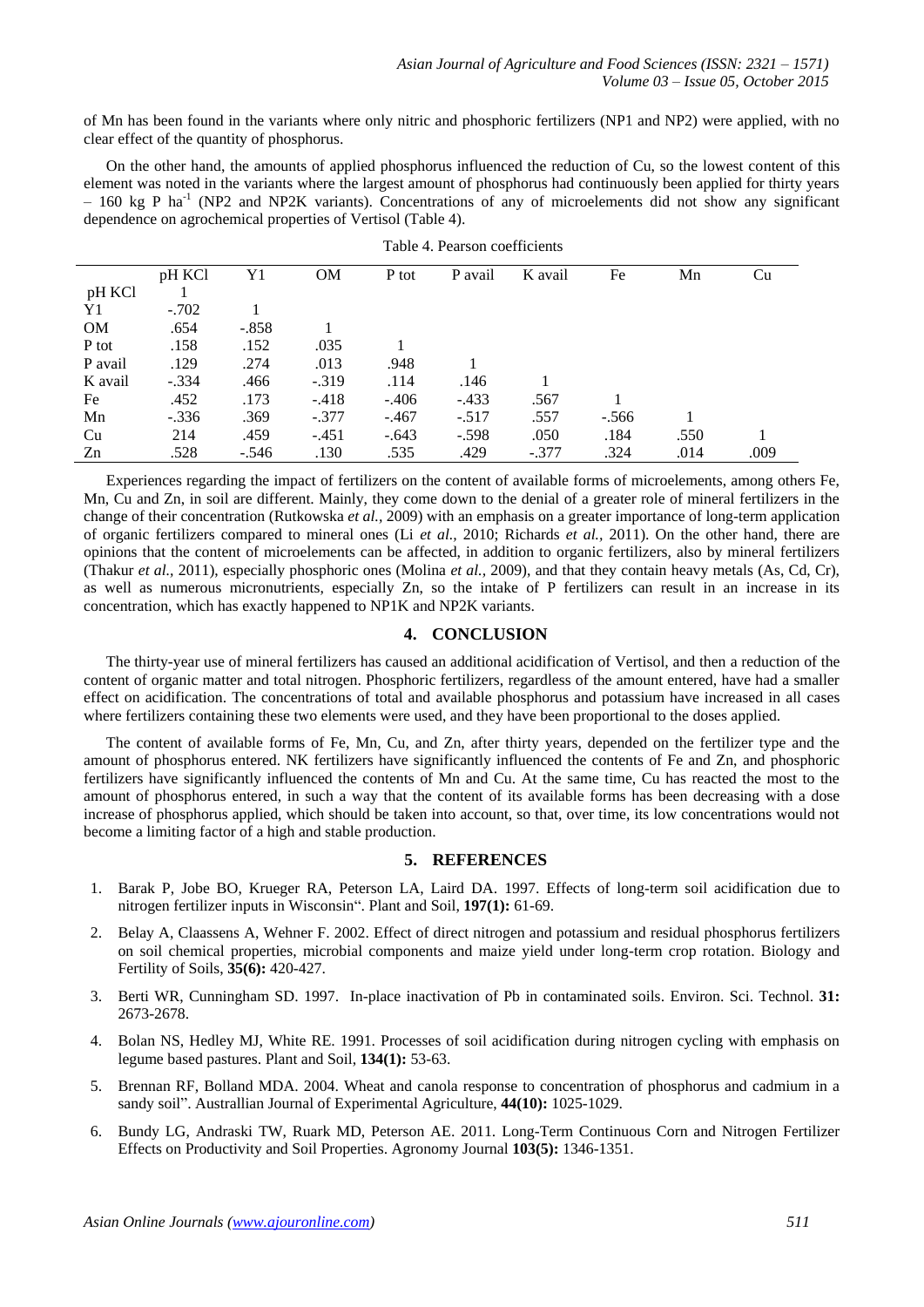- 7. Cakmak D, Saljnikov E, Mrvic V, Jakovljevic M, Marjanovic Z, Sikiric B, Maksimovic S. 2010. Soil Properties and Trace Elements Contents Following 40 Years of Phosphate Fertilization. J. Environ. Qual. **39(2):** 541-547.
- 8. Camara KM, Payne WA, Rasmussen PE. 2003. Long-term Effects of Tillage, Nitrogen, and Rainfall on Winter Wheat Yields in the Pacific Northwest. Agron. J. **95(4):** 828-835.
- 9. Grant CA, Sheppard SC. 2008. Fertilizer impacts on cadmium availability i agricultural soils and crops. Human and Ecological Risk Assessemant, **14(2):** 210-228.
- 10. Herencia JF, Garsia-Galavis PA, Maqueda C. 2001. Long Term Effect of Organic and Mineral Fertilization on Soil Physical Properties Under Greenhouse and Outdoor Management Practices. Pedosphere **21(4):** 443-453.
- 11. Jiao W, Chen W, Chang AW, Page AL. 2012. Environmental risks of trace elements associated with long-term phosphate fertilizers application. A rewiev. Environmental Pollution **168:** 44-53.
- 12. Kabata-Pendias A, Pendias Н. 2001. Trace elements in soils and plants. 3rd ed. CRC Press, Boca Raton, FL.
- 13. Khonje DJ, Varsa EC, Klubek B. 1989. The acidulation effects of nitrogenous fertilizers on selected chemical and microbiological properties of soil. Soil Science and Plant Analysis **20(13–14):** 1377-1395.
- 14. Koper J, Piotrowska A. 2003. Application of biochemical index to define soil fertility depending on varied organic and mineral fertilization. Electronic Journal of Polish Agricultural Universities, Agronomy, 6(1): [\(www.ejpau.media.pl/volume6. issue1/agronomy/atr-06.html\)](http://www.ejpau.media.pl/volume6.%20issue1/agronomy/atr-06.html).
- 15. Li BY, Huang SM, Wei MB, Zhang HL, Shen AL, Xu JM, Ruan XL. 2010. Dynamics of Soil and Grain Micronutriens as Affected by Long-Term Fertilization in an Aquic Inceptisol. Pedosphere **20(6):** 725-735.
- 16. Liang B, Yang X, He X, Zhou J. 2011. Effects of 17-year fertilization on soil microbial biomass C and N and soluble organic C and N in loessial soil during maize growth. Biology and Fertility of Soils, **47(2):** 121-128.
- 17. Liu E, Yan C, Mei X, He V, Bing SH, Ding L, Liu Q, Liu S, Fan T. 20010. Long-term effect of chemical fertilizer, straw, and manure on soil chemical and biological properties in northwest China. Geoderma, **158(3-4):** 173-180.
- 18. Magdoff F, Lanyon L, Liebhardt B. 1997. Nutrient cycling, transformation and flows: implications for a more sustainable agriculture. Advces in Agronomy, **60:** 1-73.
- 19. Maroko JB, Buresh RJ, Smithson PC. 1999. Soil phosphorus fractions in unfertilized fallow-maize system on two tropical soils. Soil Sci. Soc. Am. J. **63:** 320-326.
- 20. Molina M, Aburto F, Calderon R, Cazanga M, Escudey M. 2009. Trace Element Composition of Selected Fertilizers Used in Chile: Phosphorus Fertilizers as a Source of Long-Term Soil Contamination. Soil and Sediment Contamination **18(4):** 497-511.
- 21. Otto WM, Kilian WH. 2001. Respons of soil phosphorus content, growth and yield of wheat to long-term phosphorus fertilization in a conventional cropping system. Nutrient Cycling in Agroecosystems **61(3):** 283- 292.
- 22. Pernes-Debuyser A, Tessier D. 2004. Soil physical properties affected by long-term fertilization. European Journal of Soil Science **55(3):** 505-512.
- 23. Piotrowska A, Wilczewski W. 2012. Effects of catch crops cultivated for green manure and mineral nitrogen fertilization on soil enzyme activities and chemical properties. Geoderma, **189-190:** 72-80.
- 24. Pizzeghello D, Berti A, Nardi S, Morari F. 2011. Phosphorus forms and P-sorption properties in three alkaline soils after long-term mineral and manure applications in north-eastern Italy. Agriculture, Ecosystems & Ervinoment, **141(1-2):** 58-66.
- 25. Regmi AP, Ladha JK, Pathak H, Pasuquin E, Bueno C, Dawe D, Hobbs PR, Joshy D, Maskey SL, Pandey SP. 2002. Yield and Soil Fertility Trends in a 20-Year Rice-Rice-Wheat Experiment in Nepal. Soil Sci. Soc. Am. J. **66(3):** 857-867.
- 26. Richards JR, Zhang H, Schroder JL, Hattey JA, Raun WR, Payton ME. 2011. Micronutrient availability as affected by the long-term application of phosphorus fertilizer and organic amendments. Soil Science Society of America Journal, **75(3):** 927-939.
- 27. Rutkowska B, Szulc W, Labetowicz J. 2009. Influence of soil fertilization on concentracion of microelements in soil solution of sandy soil. Journal of Elementology **14(2):** 349-355.
- 28. Saleque MA, Naher UA, Islam A, Pathan ABMBU, Hossain ATMS, Meisner CA. 2004. Inorganic and organic phosphorus fertilizer effects on the phosphorus fractionation in wetland rice soils. Soil Sci. Soc. Am. J. **68:**1635- 1644.